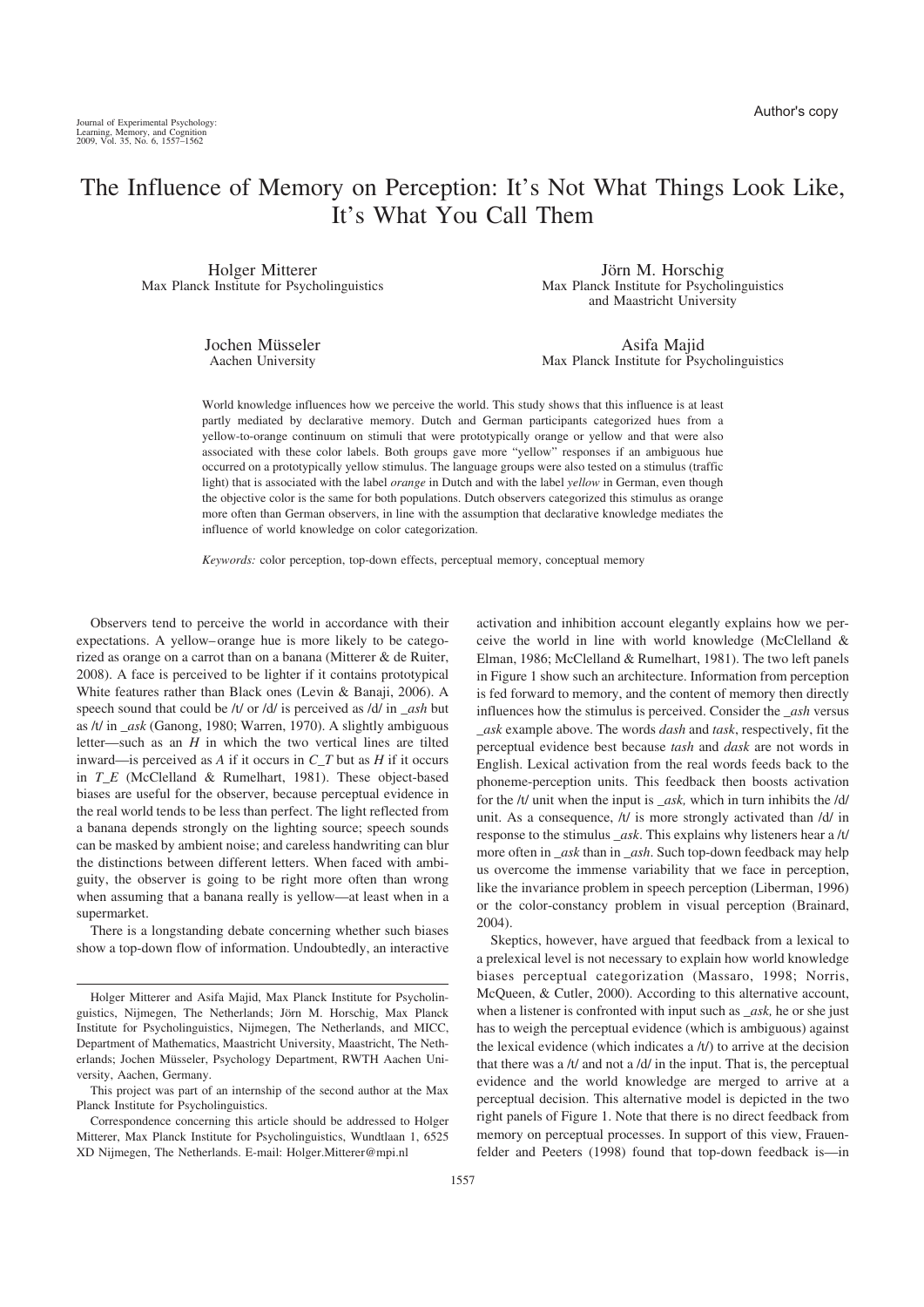#### 1558 RESEARCH REPORTS



*Figure 1.* Four ways of accounting for the influence of memory on perception. The solid arrows show uncontroversial flow of information, and dotted arrows show controversial connections.

contrast to the general intuition—not a useful tool for perception to overcome the variability that perception faces. Frauenfelder and Peeters showed that an interaction–activation model of word recognition (TRACE model; McClelland & Elman, 1986) works just as efficiently when top-down connections are removed.

To distinguish these two accounts—feedback to perceptual encoding versus merging at perceptual decision—recently researchers have moved to procedures in which recruitment of explicit knowledge is thought unlikely to be involved, thus potentially ruling out a merging account. For example, in color perception, Hansen, Olkkonen, Walter, and Gegenfurtner (2006) asked participants to change the hue of an object— by pressing one of four buttons that increased or decreased the hue values in a twodimensional color space—so that it appeared gray to them. In contrast to a simple categorization task ("Is this object yellow or orange?"), this task does not necessitate access to color labels. For objects without a prototypical color, participants performed quite well and found an objective achromatic hue. But for objects with a prototypical color, participants chose a hue that was opposite to the object's natural hue, so that the color of a banana was changed to a slight bluish-gray instead of a truly achromatic gray hue. This indicates that a banana that is objectively gray actually appears slightly yellow. Although this task does not necessitate recruitment of color labels, it is possible that they are nonetheless activated. It appears that activation of object concepts also activates knowledge of their color. For example, hearing the word *banana* activates the concept "yellow" (Huettig & Altmann, 2004). Likewise, it is probable that when a person sees a banana, the concept "yellow" is also activated. So it is quite possible that declarative knowledge about object color influenced perceptual decision making without influencing perceptual encoding.

A different sort of indirect task has been developed in speechperception research. Phonetic research has shown that in comparison with an unambiguous /sh/, an unambiguous /s/ makes a following stop sound more like /k/ (rather than /t/; Mann & Repp, 1981). In addition, an ambiguous sound between /s/ and /sh/ is perceived as /sh/ in *fooli*\_ and as /s/ in *christma\_*. So the question becomes whether lexically induced percepts of /s/ and /sh/ influence the perception of a following stop as either /t/ or /k/ just as the signal-based percepts of unambiguous /sh/ and /s/ do. This would be predicted by a feedback to perceptual encoding account. Although there have been some positive findings (Elman & McClelland, 1988; Magnuson, McMurray, Tanenhaus, & Aslin, 2003; Samuel & Pitt, 2003), there is still some doubt that these findings show top-down feedback (McQueen, 2003; McQueen, Jesse, & Norris, 2009; Mitterer, 2007).

The studies summarized above—and in fact most of the existing literature— have focused on questions about information flow that is, whether higher level information directly influences perceptual processing. There is, however, a related—though logically separate—issue: What kind of information mediates such objectbased biases? Or to put it another way, is the influence of world knowledge on perceptual categorization mediated by declarative or perceptual memory? It has long been accepted that human memory is not a unitary system but that there are different forms of memory, including perceptual memory about how things look and sound, and declarative memory, such as the knowledge that bananas are called "vellow" (e.g., Blaxton, 1999; Squire, 2004). The question we address is which of these two memory systems is implicated in object-based biases. In the *\_ask* example, is it abstract phonological knowledge that can be consciously entertained (e.g., that the word *task* starts with the same phoneme as the word *town*), or is it the perceptual knowledge about what type of sound precedes *\_ask*—that is, knowledge that this sound tends to be a high-frequency (in Hertz), high-amplitude burst. In the color domain, does a banana appear more yellow than it actually is because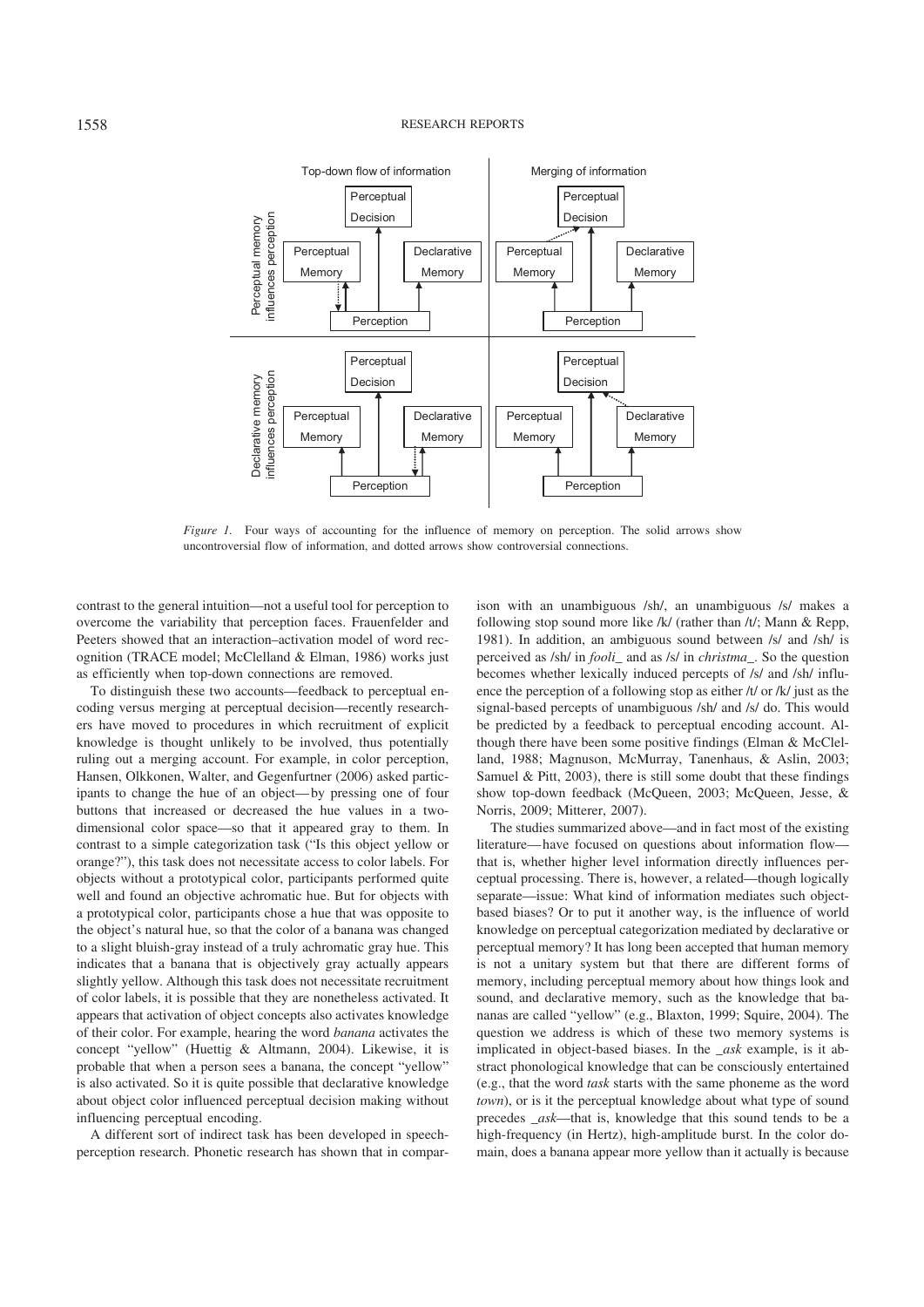we know (declaratively) that "bananas are yellow," as depicted in the two lower panels of Figure 1? Or do we assume that the hue on this banana is probably similar to the hues we (perceptually) remember from encounters with other bananas, as depicted in the upper panels of Figure 1?

The conundrum is that these two potential factors— declarative and perceptual memory—are (nearly) perfectly correlated: The perceptual memories of typical bananas correlate with the verbal label that participants use to describe bananas. This is probably why—as far as we are aware—previous research has not attempted to tease apart the influence of these different forms of memory on perception. Nevertheless, we identified a situation in which the two factors can be separated: traffic lights in Germany and the Netherlands. The topmost and bottommost colors of traffic lights are described with the cognate color terms for green and red (German: *grün* and *rot*; Dutch: *groen* and *rood*), but the middle light is subject to variation: Germans use their equivalent of yellow (i.e., *gelb*), whereas the Dutch use the term for their color orange (i.e., *oranje*). This diversity arises even though the perceptual memories (at least of typical undergraduates) must be similar, because traffic lights in the European Union are bound by a European norm (EN 12368, Deutsches Institut für Normierung, 2006). This situation allows us to tease apart the contributions of perceptual memory and verbal labels on perceptual decisions.

In line with previous work investigating the influence of world knowledge on perception, we created a continuum of hues ranging from a good yellow to a good orange (Ganong, 1980; Levin & Banaji, 2006; Pitt & McQueen, 1998; Samuel & Pitt, 2003). These hues were then used to color the middle light of a traffic light, and observers were asked whether the hue was yellow or orange. We hypothesized that if German participants call the hues on the middle traffic light "yellow" more often than Dutch participants, then the object bias in color perception stems from declarative knowledge, because Germans call this object *gelb* (English: *yellow*), whereas the Dutch call it *oranje* (English: *orange*). If, however, perceptual memory of traffic lights induces the object bias in color perception, the two groups should not differ in their "yellow" responses, as they have similar exposure to traffic lights.

There is a caveat to this prediction. The color categories of Dutch and German may not be identical, even though nearly all color terms are cognate in the two languages. Several recent articles have shown that color perception and processing are not completely determined by (physiological) universals (Roberson, Davies, & Davidoff, 2000; Winawer et al., 2007). So a difference between Dutch and German observers in the number of "yellow" responses to hues displayed on a traffic light would not necessarily indicate different labeling of the traffic light colors but could be attributable to a difference in the color categories of yellow (Dutch: *geel*, German: *gelb*) and orange (Dutch: *oranje*, German: *orange*) instead. To forestall this possibility, we included a colorneutral stimulus (a sock) that was colored in the same hues as the traffic light. If the color categories differ between the groups for our stimuli, this should lead to a group difference for both the sock and the traffic light stimulus. On the other hand, if a group difference is observed only for hues on the traffic light stimulus, a misalignment between Dutch and German yellow and orange categories cannot account for the data.

In addition to the sock, we included a prototypically orange stimulus (a carrot) and a prototypically yellow stimulus (a banana) to replicate the object bias effect in color categorization. If both Dutch and German participants give equivalent "yellow" responses to the traffic light and both groups give more "yellow" responses to the banana than to the carrot, we have strong evidence that the object bias in color categorization is caused by perceptual memory. If instead Dutch and German participants give different color responses to the traffic light, then the object bias in color categorization is (at least in part) due to declarative memory.

## Method

## *Participants*

Thirty-nine volunteers participated in the study. All had normal or corrected-to-normal vision and reported no color perception impairments. Twenty were native speakers of German studying at the RWTH Aachen University, Germany. Nineteen were native speakers of Dutch from the subject pool of the Max Planck Institute for Psycholinguistics, the Netherlands.

#### *Materials and Procedure*

All experiments were run in a completely darkened room with a 15-in. LCD monitor (Iiyama TXA3823MT) as the only source of light. We generated a continuum of six hues from yellow to orange. The Commission internationale de l'éclairage (CIE) XYZ coordinates of these hues were as follows: Hue 1: [60.0, 53.8, 8.5]; Hue 2: [61.4, 57.4, 9.0]; Hue 3: [63.9, 60.3, 9.4]; Hue 4: [65.7, 64.3, 10.2]; Hue 5: [67.6, 67.6, 10.8]; Hue 6: [69.8, 71.5, 11.5]. These hues were then placed on four different pictures (see Figure 2): a traffic light with the middle light being "on," a sock, a banana, and a carrot. These four pictures and six hues led to 24 experimental stimuli. These stimuli were presented to the participants with the Presentation software (Version 11.26).



*Figure 2.* The four stimuli used in this experiment.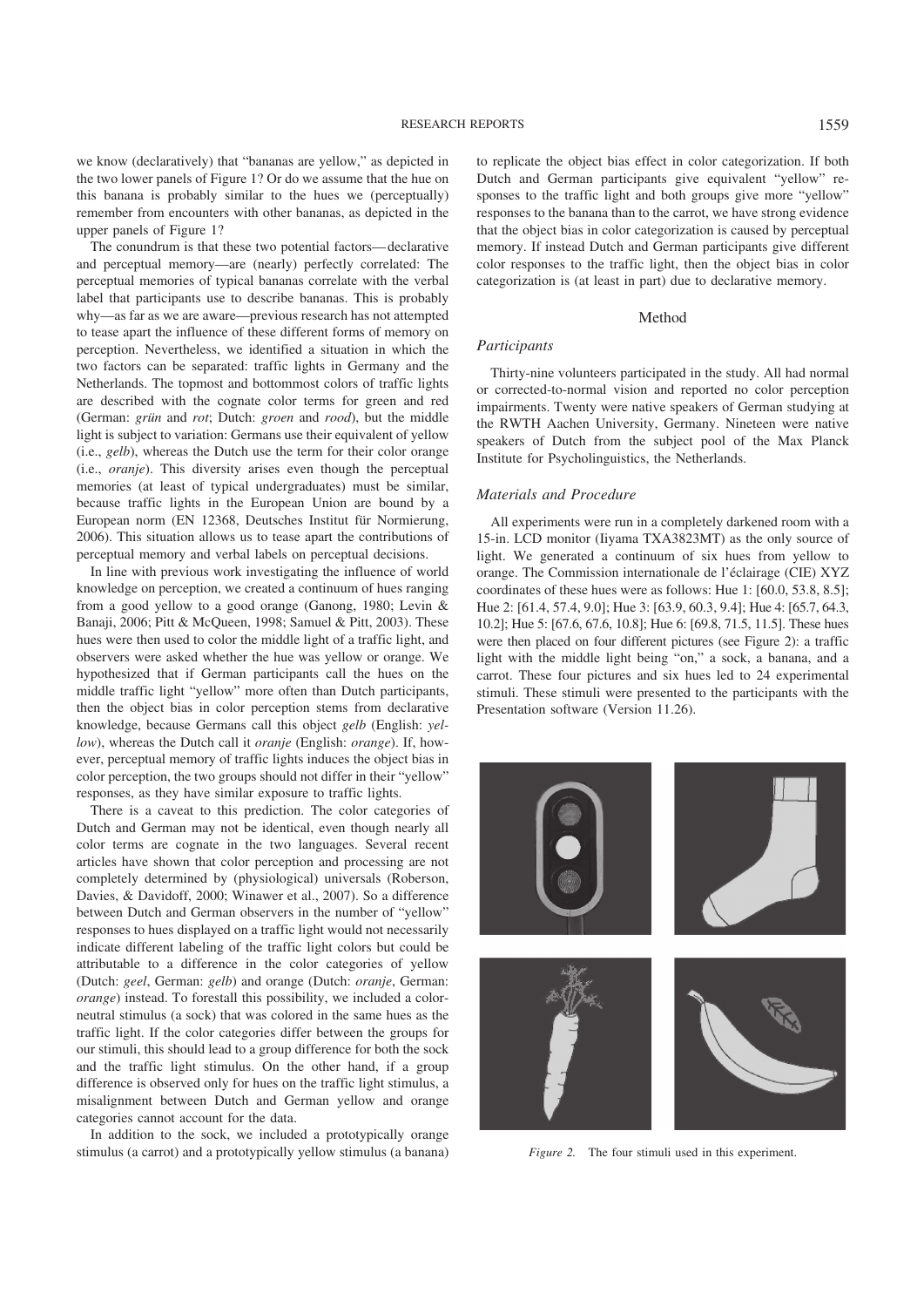Participants were tested individually, facing the computer screen. They were instructed to categorize the color on the objects as "yellow" or "orange" by pressing the corresponding response button. They were then presented with 15 blocks in which the 24 experimental stimuli were each presented once. Within each block, the stimuli were randomly permutated.

### *Design and Analysis*

In this experiment, we tested the extent to which the proportion of "yellow" responses was influenced by the hue, the object identity, and the native language of the observer. Given the categorical nature of the dependent variable, we used a linear mixedeffect model with a logistic linking function (as suggested by Jaeger, 2008) to predict the proportion of "yellow" responses, with the factors hue, object, and native language of the observer as fixed effects and observer as a random effect.

## Results

Figure 3 presents the results as the percentage of "yellow" responses. There was a tendency for the Dutch participants to give more "yellow" responses to all objects but the traffic light. The statistical analysis accordingly shows— besides the trivial effect of hue—an overall interaction of Object  $\times$  Native Language,  $F(3)$ , 13939) = 8.59,  $p < .001$ .<sup>1</sup> We therefore ran separate analyses for each object; the analyses showed no effect of native language for the objects carrot, banana, and sock ( $p > 0.1$ ). There was, however, a significant effect of native language for the traffic light,  $b_{\text{language}} = \text{Dutch} = 0.51$ ,  $p < .05$ . We examined whether the influence of native language differed between the steps by introducing a Hue  $\times$  Native Language interaction, which was not significant ( $p > 0.1$ ). This may seem surprising, given the small difference for the most yellowish hues, but it is important to



*Figure 3.* The proportion of "yellow" responses for the two groups of participants, depending on the hue and the presented objects.

remember that small differences near the margins of a proportional scale are (correctly) inflated by the logistic-regression method (cf. Jaeger, 2008).

Disregarding the language variable, we found that there were more "yellow" responses across the hues if the hues were on the banana than if the hues were on the carrot,  $b_{\text{object}} = \text{banna} = 0.47$ ,  $p < .001$ , and that there were more "orange" responses if the hue was on the sock than if it was on the carrot,  $b_{\text{object}} = \text{sock} = 0.29$ ,  $p < .001$ .

## Discussion

In this experiment, we tested whether the influence of world knowledge on perceptual categorization is caused by declarative or perceptual memory. It was possible to tease these factors apart because Dutch and German observers differ in their declarative, but not perceptual, memory for traffic lights: Traffic lights are bound to European regulations in both countries, but the Dutch call the middle light *oranje* (orange), whereas the Germans call it *gelb* (yellow). German observers categorized hues applied to the middle traffic light as "yellow" more often than Dutch observers did, whereas there were no significant differences between the groups in color categorization for other objects. The difference in declarative memory for traffic lights is the most likely cause of this result.

There were two additional findings, one expected and one unexpected, that are independent of native language. Both Dutch and German participants gave more "yellow" responses for a banana than for a carrot, in line with the world knowledge that "bananas are yellow" and "carrots are orange." It was unexpected, however, that the sock object induced even more "orange" responses than the carrot. One explanation for this finding is a possible difference in simultaneous brightness contrast. Yellow is in general a brighter color than orange. The objects were displayed on a dark gray background, which made their boundaries appear brighter. Because the sock was the largest object in the line drawings we used (see Figure 2), this contrast contributed a little less to its overall appearance than it did for the slender carrot, which may therefore have appeared brighter and more yellow than the sock.

However, this possible effect of simultaneous contrast cannot be the cause of the main result of this experiment: the difference in "yellow" responses between Dutch and German observers for the traffic light stimulus. The picture was, after all, the same for both groups of observers. Could there be yet another explanation for the observed difference between the groups? One possibility is that color boundaries between yellow and orange differ between the two groups. We ruled out this possibility by including non-trafficlight objects. Any differences in color boundaries would have influenced the responses on the other objects as well, but there we did not find a difference between the two groups.

<sup>&</sup>lt;sup>1</sup> As the large number of degrees of freedom indicates, the statistical method uses every single data point (39 participants  $\times$  24 pictures  $\times$  15 presentations). It is, however, not a simple logistic regression, which would fail to take into account the fact that some of the data points are not independent (i.e., those coming from the same participant). Baayen, Davidson, and Bates (2008) showed that despite the large number of degrees of freedom, the mixed-effect models are not prone to yield Type I errors.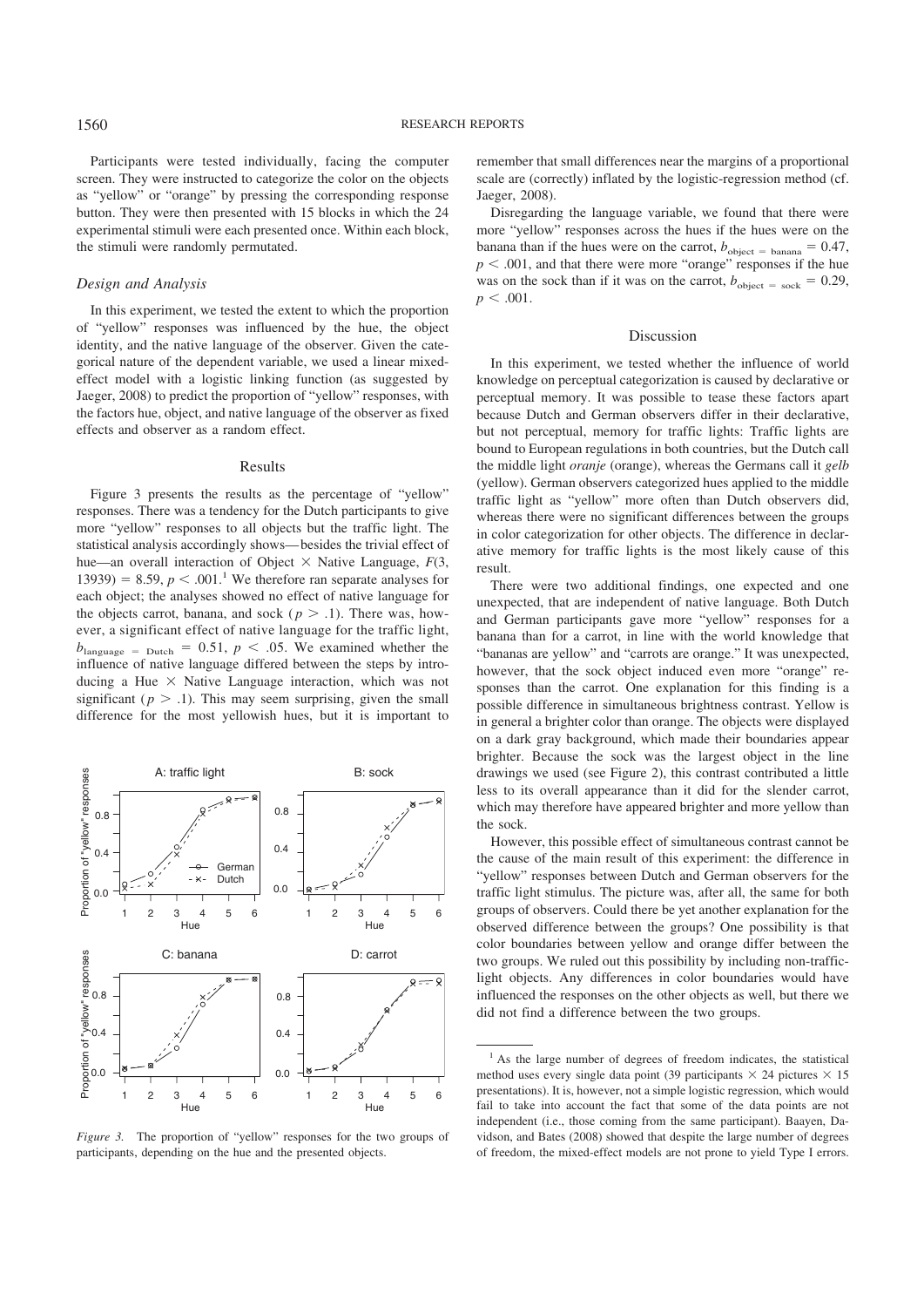The results seem to indicate that declarative knowledge and not perceptual knowledge leads us to perceive the world in line with our expectations. This is consistent with previous findings suggesting that the perception of color relies on actively naming these colors: Participants judge two colors from the same linguistic category to be more similar to one another than stimuli from different linguistic categories (a categorical perception effect). Crucially, when the boundaries of color categories vary across languages, performance is determined by language-specific categories rather than by perceptual distance (e.g., Roberson et al., 2000). Although these effects by themselves could be mediated by a language-induced, top-down reorganization of the perceptual space, several recent findings show that these effects may instead be mediated by an active recruitment of color labels. Categorical perception is stronger in the right visual field than in the left visual field (Drivonikou et al., 2007; Gilbert, Regier, Kay, & Ivry, 2006; Roberson, Pak, & Hanley, 2008). This implicates an active role for verbal labels, because the right visual field is projected to the left hemisphere, in which most lexical knowledge is stored. Moreover, under verbal— but not spatial—interference, categorical perception of color disappears (Gilbert et al., 2006; Roberson & Davidoff, 2000; Winawer et al., 2007). Taken together, these findings suggest that declarative memory has a crucial role to play in perceptual decision making.

Obviously, we cannot rule out that perceptual memory has a role to play as well. Nevertheless, the current data indicate that this role may be rather minor. As it turns out, the effect of object identity (banana vs. carrot) is very similar in size to the effect of languagespecific labeling for the traffic light stimulus. Both effects are around 5% in the descriptive data, leading to a change of 0.5 in the log(odds) in the statistical model. Hence, a labeling bias is sufficient to explain the observed numerical difference in "yellow" responses to the banana and carrot.

We have argued that verbal labels mediate the influence of world knowledge on perceptual decision. In doing so, we contribute to the lively debate concerning the extent to which language can shape thinking and perception (Davidoff, 2001; Davidoff, Goldstein, & Roberson, 2009; Franklin, Wright, & Davies, 2009; Goldstein, Davidoff, & Roberson, 2009; Kay & Regier, 2006; Levinson, Kita, Haun, & Rasch, 2002; Li & Gleitman, 2002; Majid, Bowerman, Kita, Haun, & Levinson, 2004). At first sight, our results are clearly encouraging for a Whorfian view by showing that simply calling an object "yellow" or "orange" influences how hues on these objects are categorized. This dovetails well with the other recent findings of color naming on color perception cited above, which also indicate that verbal labeling influences color perception. However, the Whorfian view often implicitly assumes an effect of language on perceptual encoding rather than on perception decisions. The merge model (Norris et al., 2000), which does not postulate an influence of world knowledge on perceptual encoding, is nevertheless sufficient to explain many Whorfian effects. Consider Winawer et al. (2007), who showed that Russian observers are faster to discriminate two hues if they are named differently. The merge architecture predicts this result, as the "different" response is suggested both by the perceptual evidence and by declarative knowledge, which leads to a faster response time than when declarative knowledge suggests a conflicting "same" response. If verbal interference prevents declarative knowledge from exerting an influence, only perceptual evidence

drives responses and the effects of language-specific color categories should disappear, as they do in the empirical data.

When putting forward a merge-type architecture, we do not mean to trivialize the influence of language on perceptual tasks. In line with the Bayesian view on perception (e.g., Norris & McQueen, 2008), we think that it is crucial to use prior knowledge in interpreting the world. The framework still allows for language to influence how we interpret and react to the world in an online and interactive manner in line with the claim of Winawer et al. (2007). But this influence does not overwrite perceptual evidence. As Norris and colleagues (Norris et al., 2000; Norris, McQueen, & Cutler, 2003) pointed out, this is beneficial for optimal perception, because world knowledge can then be used to overcome the inherent ambiguity in perception—not only for a given stimulus, but also for the functional recalibration of categories. Several recent articles have shown how higher level knowledge is used to recalibrate perception—for example, when there is a mismatch between expected and observed perceptual information (Mitterer & de Ruiter, 2008; Norris, Butterfield, McQueen, & Cutler, 2006; Norris et al., 2003; van der Linden & Vroomen, 2007). If perceptual information were to be overwritten, the mismatch between expected and observed information would go unnoticed and no recalibration could occur.

In conclusion, we set out to investigate whether declarative knowledge alone is able to influence perceptual decisions. Our data show that it can. Moreover, our data indicate that perceptual knowledge may not have an independent contribution to objectbased biases in perception. However, to conclusively demonstrate this, future researchers need to explore situations that are the mirror image of the one investigated here, where perceptual memory differs between groups but declarative knowledge remains the same.

#### References

- Baayen, H. R., Davidson, D. J., & Bates, D. M. (2008). Mixed-effects modeling with crossed random effects for subjects and items. *Journal of Memory and Language, 59,* 390 – 412.
- Blaxton, T. (1999). Cognition: Memory, 2: Conceptual and perceptual memory. *American Journal of Psychiatry, 156,* 1676.
- Brainard, D. H. (2004). Color constancy. In L. Chalupa & J. Werner (Eds.), *The visual neurosciences* (pp. 948 –961). Cambridge, MA: MIT Press.
- Davidoff, J. (2001). Language and perceptual categorisation. *Trends in Cognitive Sciences, 5,* 382–387.
- Davidoff, J., Goldstein, J., & Roberson, D. (2009). Nature versus nurture: The simple contrast. *Journal of Experimental Child Psychology, 102,* 246-250.
- Deutsches Institut für Normierung, e. V. (2006). *DIN EN 12368: Anlagen zur Verkehrssteuerung—Signalleuchten* [Traffic control equipment– Signal heads]. Berlin, Germany: Beuth.
- Drivonikou, G. V., Kay, P., Regier, T., Ivry, R. B., Gilbert, A. L., Franklin, A., & Davies, I. R. (2007). Further evidence that Whorfian effects are stronger in the right visual field than the left. *Proceedings of the National Academy of Sciences of the USA, 104,* 1097–1102.
- Elman, J. L., & McClelland, J. L. (1988). Cognitive penetration of the mechanisms of perception: Compensation for coarticulation of lexically restored phonemes. *Journal of Memory and Language, 27,* 143–165.
- Franklin, A., Wright, O., & Davies, I. R. L. (2009). What can we learn from toddlers about categorical perception of color? Comments on Goldstein, Davidoff, and Roberson. *Journal of Experimental Child Psychology, 102,* 239 –245.